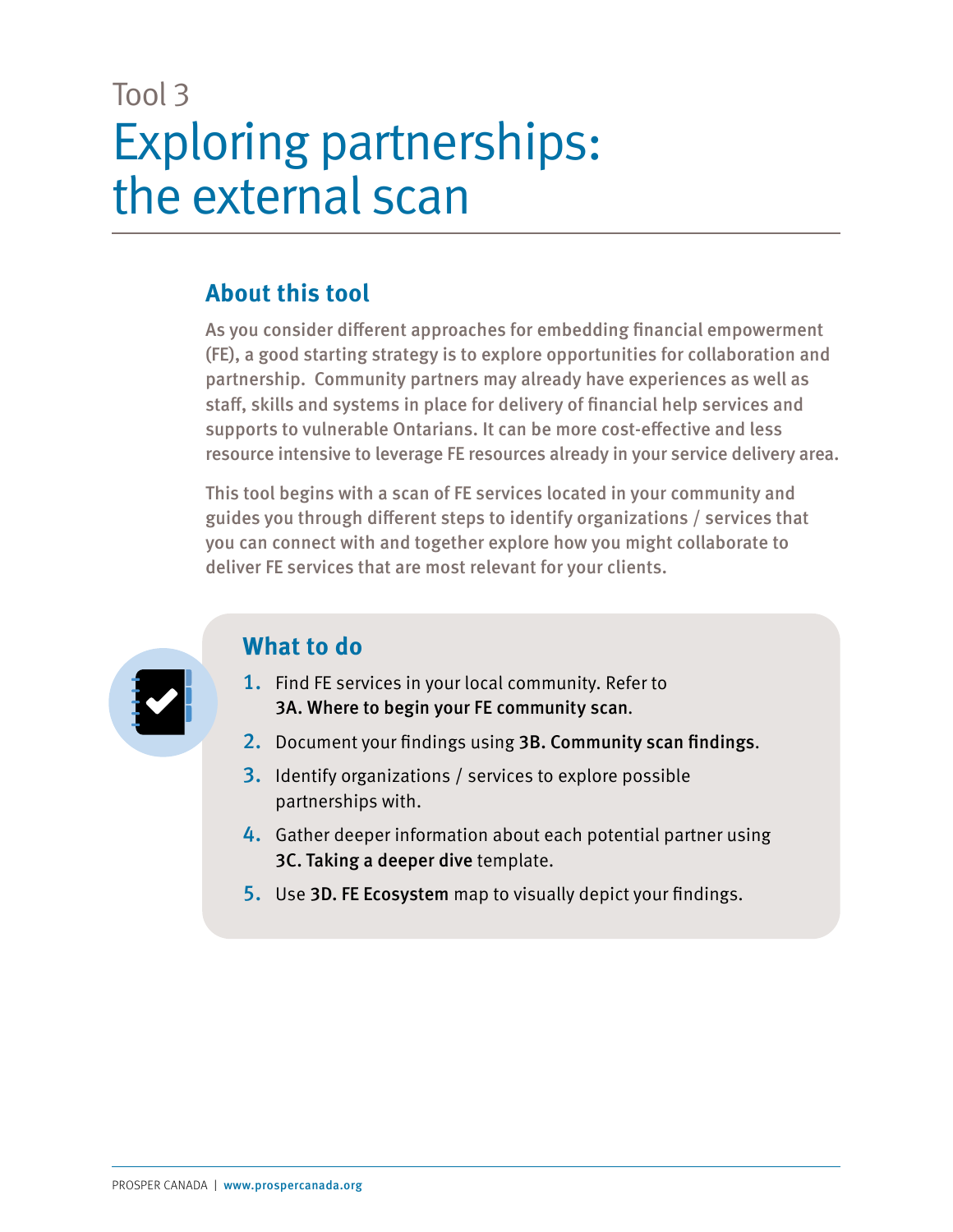## 3A. Where to begin your FE community scan

| ___<br>____<br><b>Q</b><br>and the control of the control of<br>___ |  |
|---------------------------------------------------------------------|--|
|                                                                     |  |

The resources below are a great place to start searching for FE services in your local community:

- Go to the [Prosper Canada Financial Empowerment Directory](https://learninghub.prospercanada.org/directory/) to find financial empowerment organizations in Canada near you.
- [211](https://211.ca/) is Canada's primary source of information for government and community-based, non-clinical health and social services. You can look for ID clinic services, as well as other community support or advocacy organizations.
- Organizations that work with vulnerable populations, such as newcomers, seniors, and people with disabilities often have FE supports and services. Make sure to look into your local United Ways, settlement agencies and senior centres.
- The Community Volunteer Income Tax Program (CVITP) is a collaborative program between the Canada Revenue Agency (CRA) and community organizations. It helps individuals with modest incomes and simple tax situations to file their taxes for free. The clinics often have dedicated support for access to benefits as well. Search for a [CVITP clinic in your area](https://apps.cra-arc.gc.ca/ebci/oecv/external/prot/startClinicSearch.action?request_locale=en_CA).
- Many non-profit organizations also offer tax-filing and benefits applications support to community members, among other supports. For more information [go to the Help feature on Prosper Canada's Benefit wayfinder tool](https://benefitswayfinder.org/help)
- It's important to direct clients to non-profit credit counselling services. Refer to [Credit Counselling Canada](https://creditcounsellingcanada.ca/) to locate nationally accredited non-profit credit counselling services in your area. Credit Counselling Canada also provides different financial literacy and education options.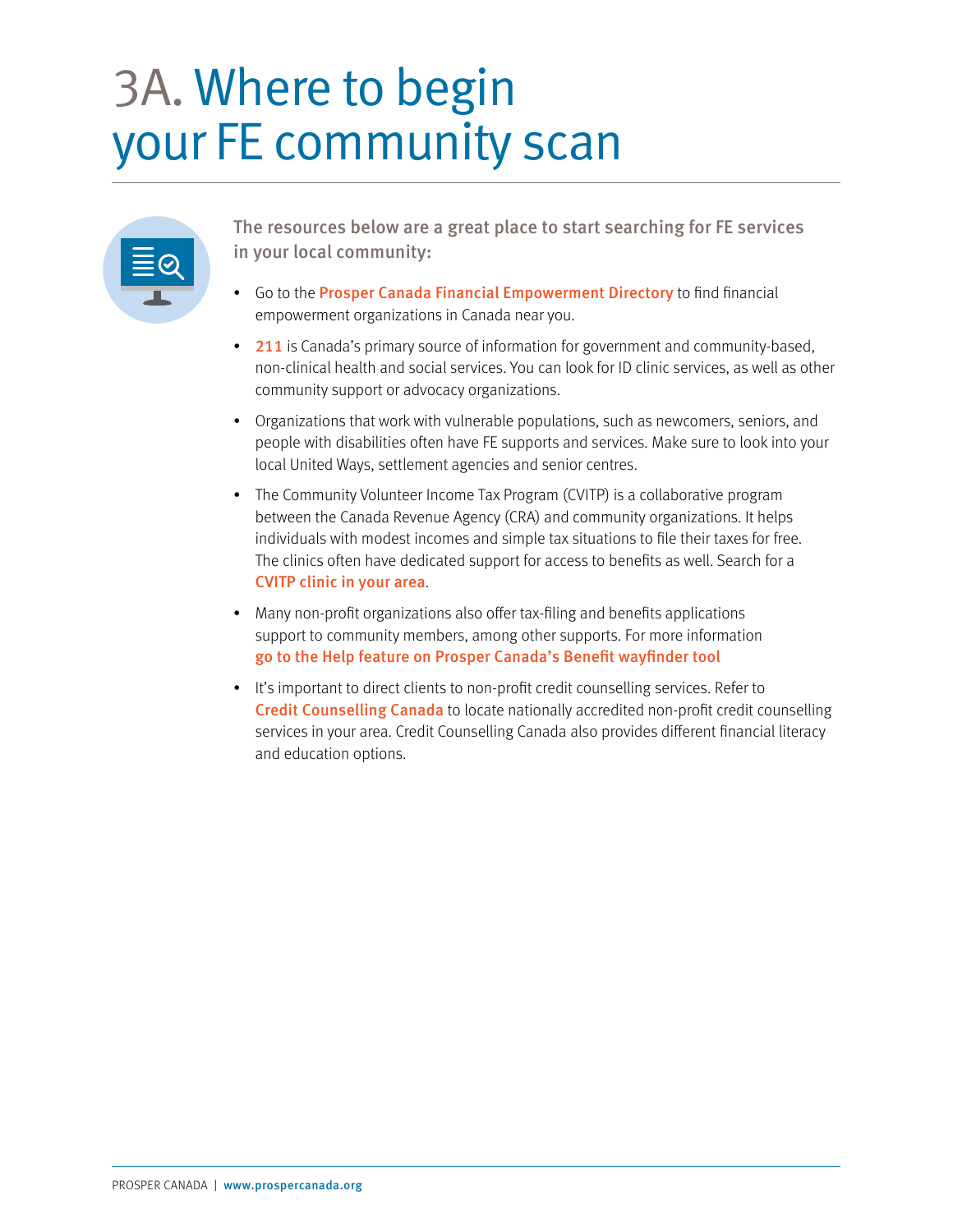# 3B. Community scan findings

In your search, you might come across:

- Organizations that offer stand-alone services e.g. a seasonal tax clinic at a library, a free financial planner at a hospital, a savings program at a housing nonprofit.
- Organizations that offer several FE services.

Document your findings below.

| Organization<br>FE Service<br>Comments | Location |
|----------------------------------------|----------|
| Organization<br>FE Service<br>Comments | Location |
| Organization<br>FE Service<br>Comments | Location |
| Organization<br>FE Service<br>Comments | Location |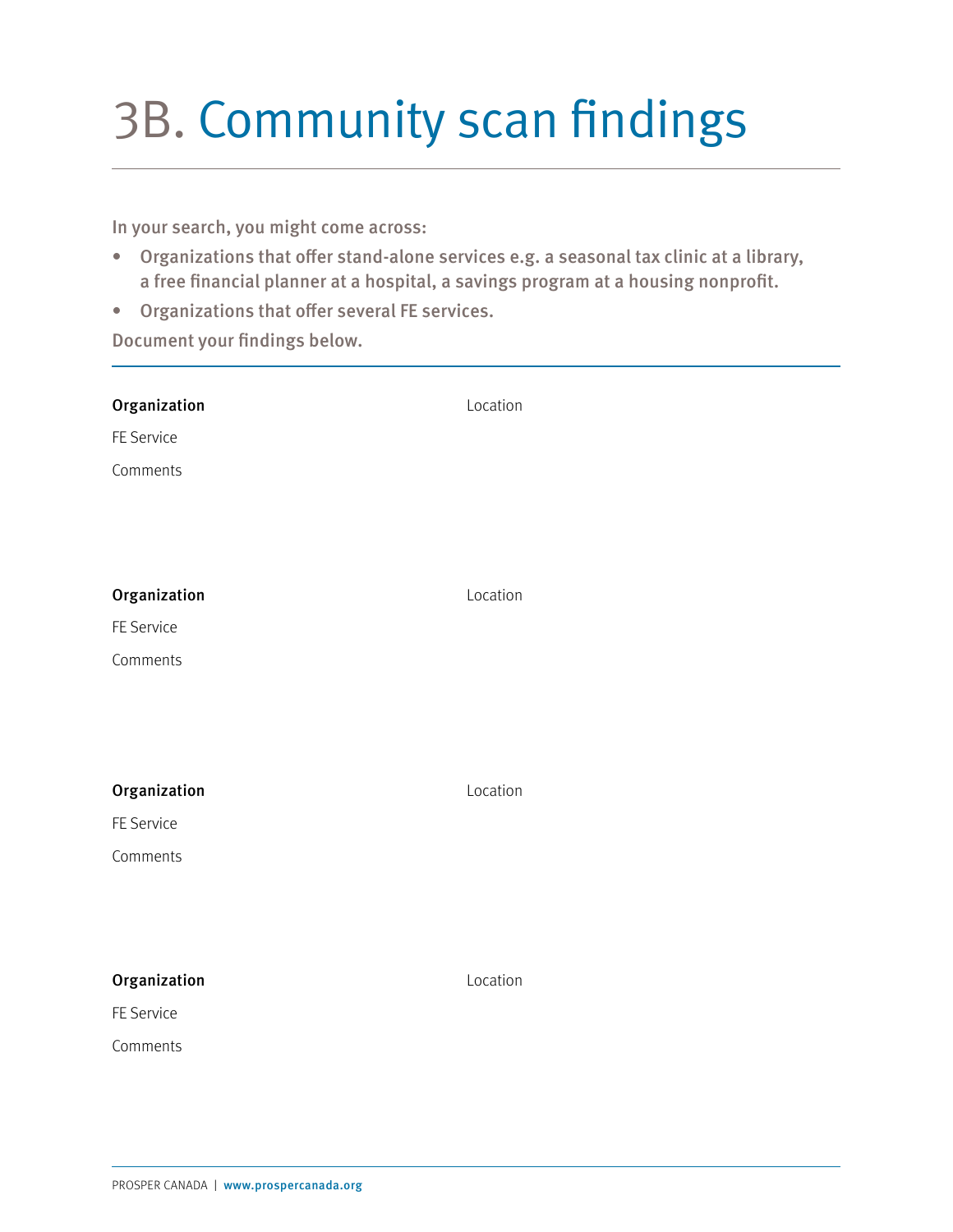# 3C. Taking a deeper dive template

Do some digging and identify a contact for the organizations that seem most relevant to your clients needs. Use this template to gather more information about the organizations and services your team is interested in connecting with to discuss a potential collaboration and/or partnership.

In addition to a fact-finding mission, this activity – reaching out to community FE providers – is your first step in creating a new partnership or reinvigorating a prior relationship.

Note: You will need to duplicate the form for each FE organization you identify. Complete one form for each FE organization.

Name of Organization

Website **Contact person** 

#### **FE service information**

FE programs/services provided (e.g. financial coaching, tax filing, etc.)

Length of time providing the service

Client eligibility criteria

Target population

#### **Client access**

Cost

Location

Service hours

Referral process

#### **Organizational capacity**

| Capacity to accept additional clients | $\Box$ Yes $\Box$ No |  |
|---------------------------------------|----------------------|--|
| Any existing relationship with OW?    | $\Box$ Yes $\Box$ No |  |
| Interest in partnering?               | $\Box$ Yes $\Box$ No |  |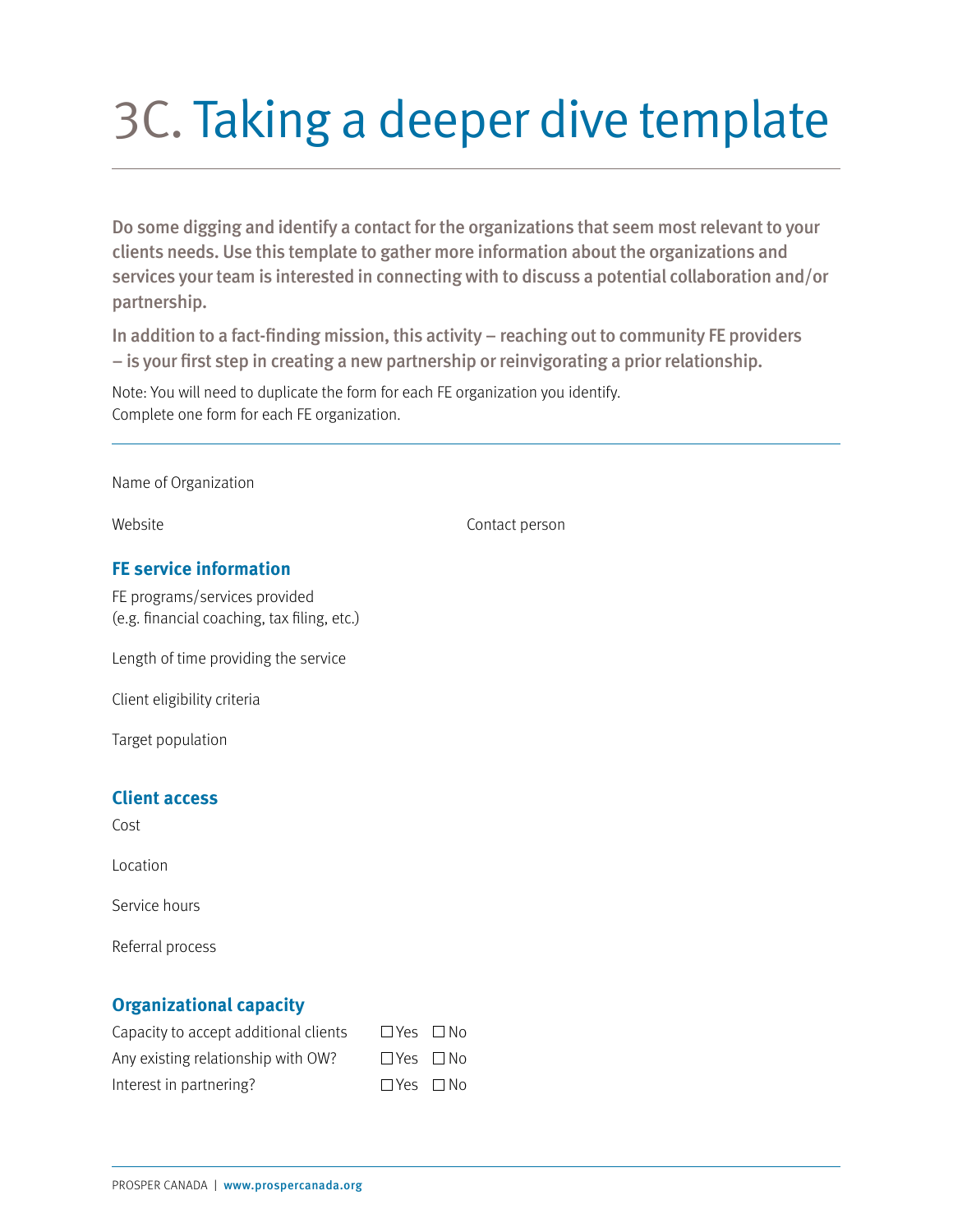## 3D. FE ecosystem map

Either by yourself or in a team work session, locate the FE services and supports you have identified on the mapping tool below. Use what you know about community agencies – and relevant municipal providers – to place them on the map.

- Once you have named and placed them, note 1 or 2 key FE services/supports they can provide to your clients, or your team. Also consider what supports or value you might provide to them.
- You can have participants add notes to this map background.
- Reflect on your completed map as a team and use it to prioritize your outreach to the partners.

#### **Sample mapping tool**

Printable mapping tool can be found on the next page.